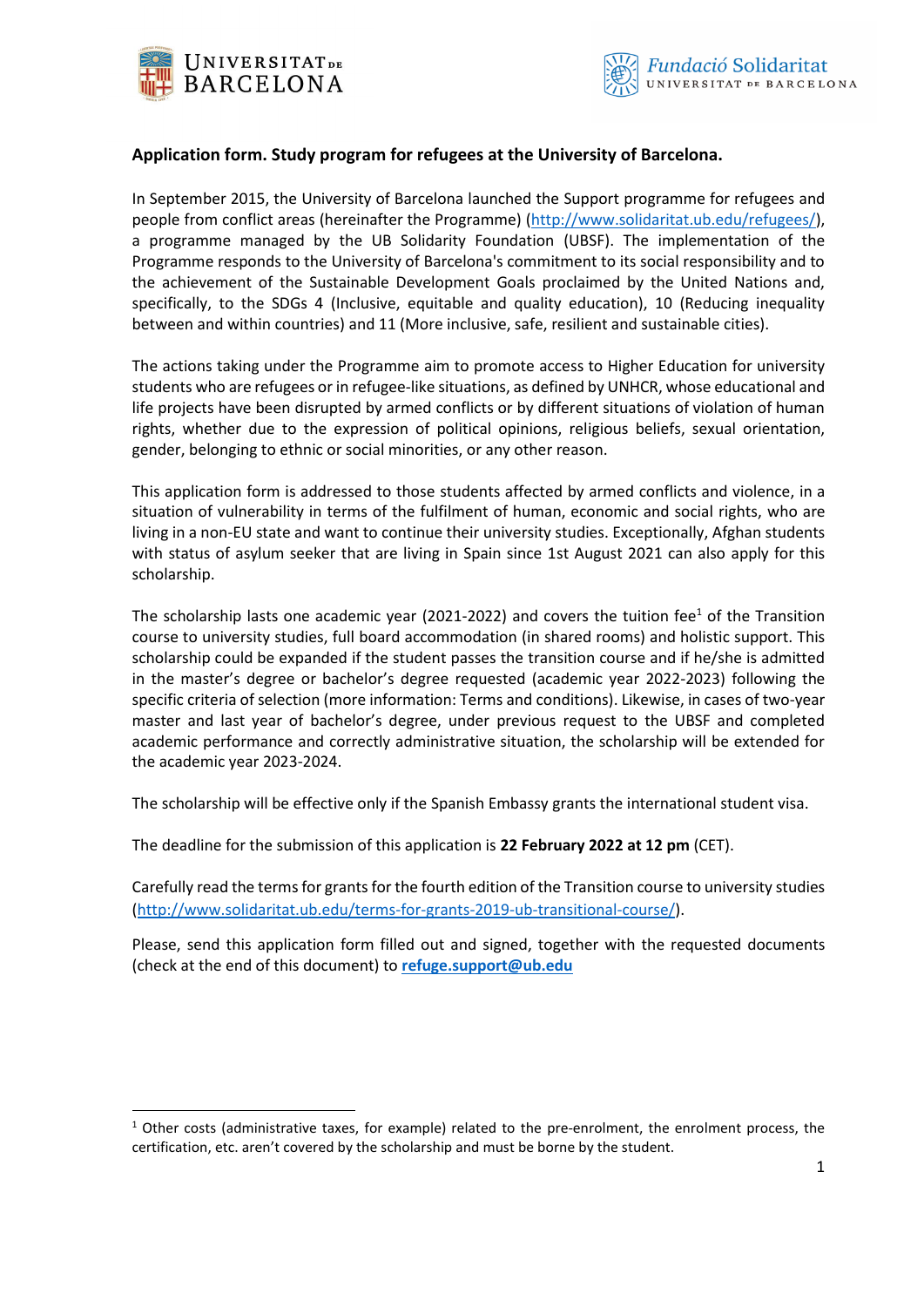

# **A. Personal details**

| <b>Title</b>                          | ⊟Mr | <b>Mrs</b> | Ms<br>. . | $\Box$ Miss $\Box$ Other. Which? |
|---------------------------------------|-----|------------|-----------|----------------------------------|
| <b>First Name</b>                     |     |            |           |                                  |
| <b>Surname</b>                        |     |            |           |                                  |
| Birthdate (dd/mm/yyyy)                |     |            |           |                                  |
| <b>Nationality</b>                    |     |            |           |                                  |
| Gender                                |     |            |           |                                  |
| Disability or special need (please,   |     |            |           |                                  |
| if it is the case, indicate the type) |     |            |           |                                  |
| <b>Current telephone number</b>       |     |            |           |                                  |
| <b>Current email address</b>          |     |            |           |                                  |
| Valid NIE (only in the case of        |     |            |           |                                  |
| asylum seekers that are already       |     |            |           |                                  |
| in Spain / Passport number            |     |            |           |                                  |
| NIE/ Passport expiry date             |     |            |           |                                  |

#### **B. Current location**

| Country                 |  |
|-------------------------|--|
| <b>Province</b>         |  |
| Town                    |  |
| Location type (shelter, |  |
| refugee camp, rental)   |  |

# **C. Legal status**

**C.1.1.** Are you applying for asylum? □ Yes. If so, please attach the proper document

☐ No

| <b>C.1.2</b> . Do you have approved refugee status? | $\Box$ Yes. If so, please attach the proper doc. |
|-----------------------------------------------------|--------------------------------------------------|
|-----------------------------------------------------|--------------------------------------------------|

 $\Box$  No

**D. Please, explain the personal, social and economic situation that leads you to ask for a scholarship and attach documentary evidence (maximum 3000 words)**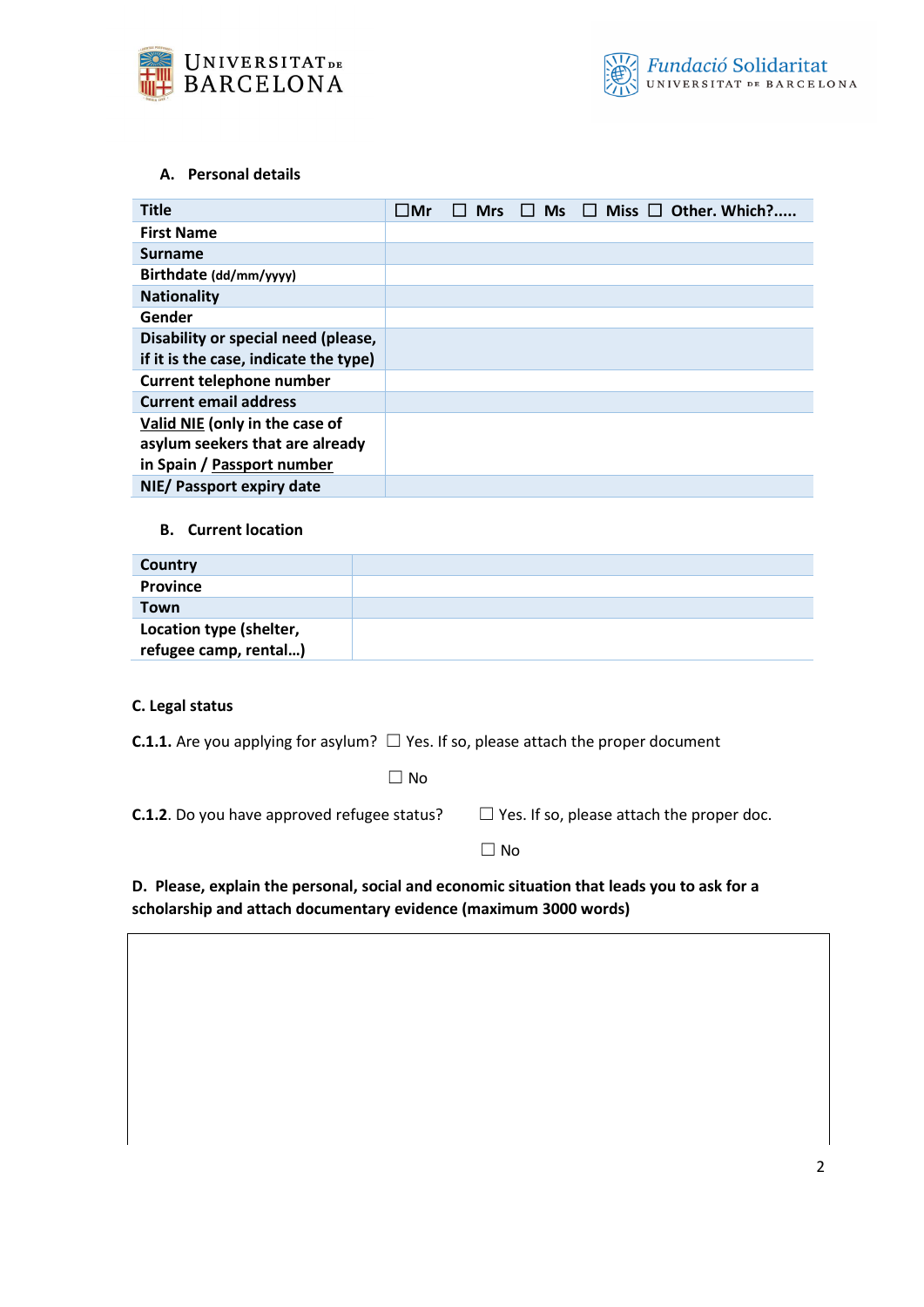

# **E. Language proficiency**

Select for each category: None / Basic / Intermediate / Fluent

| Language/Knowledge | <b>Speaks</b> | <b>Reads</b> | <b>Writes</b> |
|--------------------|---------------|--------------|---------------|
| Spanish            |               |              |               |
| English            |               |              |               |
| Arabic             |               |              |               |
| Other. Which?      |               |              |               |
| Other. Which?      |               |              |               |
|                    |               |              |               |

### **F. Previous studies**

**F.1.** Please complete with the proper information about your university studies:

| Name of the University where you<br>have studied |                          |                            |
|--------------------------------------------------|--------------------------|----------------------------|
| Country                                          |                          |                            |
| <b>Degree</b>                                    |                          |                            |
| <b>Number of courses finished</b>                |                          |                            |
|                                                  |                          |                            |
| Have you completed your studies?                 | $\Box$ Studies completed | $\Box$ Studies in progress |
| First year you attended the<br><b>University</b> |                          |                            |

**F.2**. If you have completed more than one bachelor's degree or master's/postgraduate studies, please specify the type and name of studies, the University, whether completed or in progress, and the last year you attended the University**.**

### **G. Studies requested and previous experiences**

**G.1.** Specify the **official and non-interuniversity** master's degree you would like to study at the University of Barcelona (academic year 2022-2023) **or the bachelor's degree/s** you would like to study (the last 2 courses) after passing the Transition course to university studies (academic year 2021-2022). Please, in the case of master's degree, **just select among official and non-interuniversity master's degrees**. Before stating your preferences, study the information on the following site: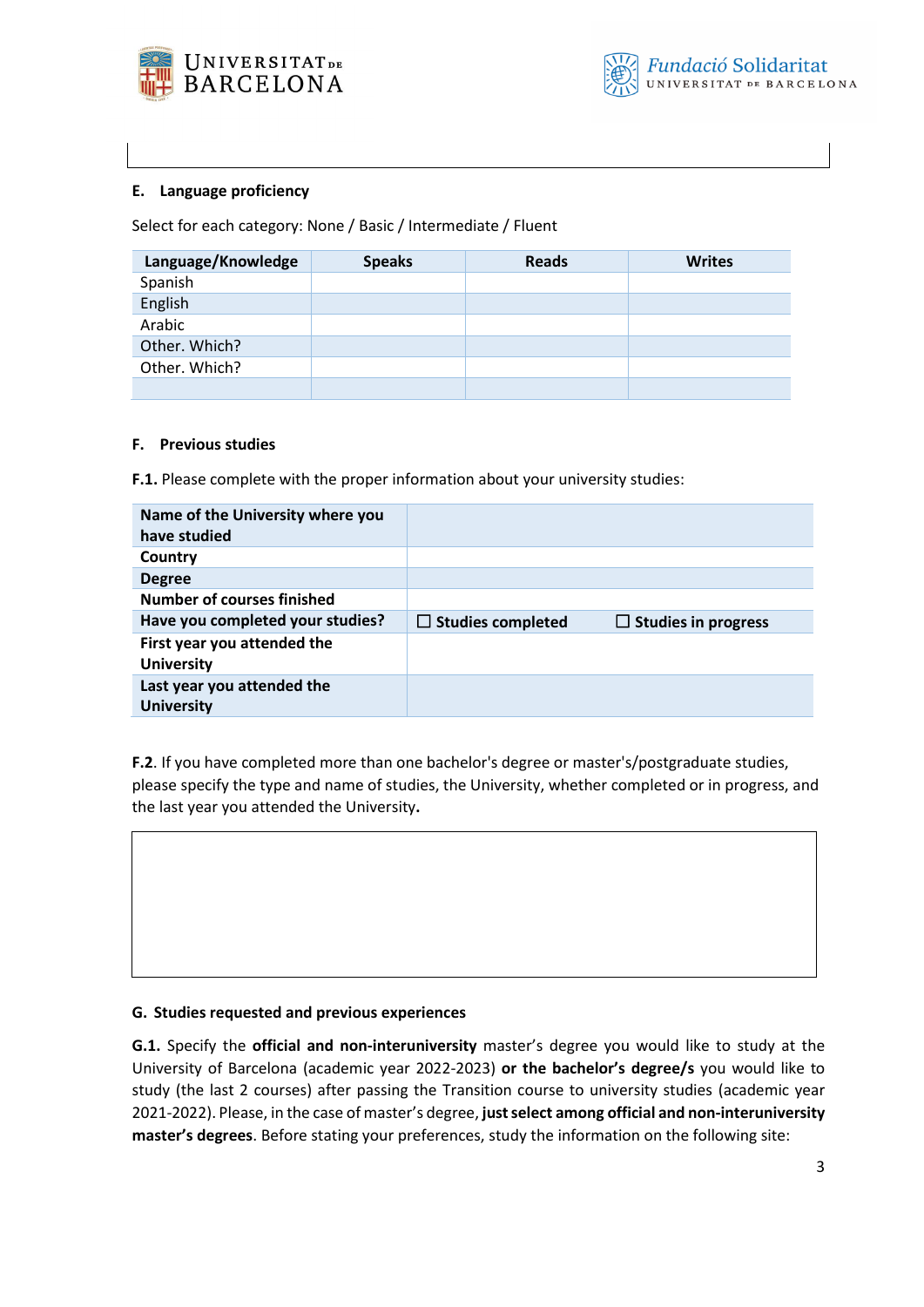



- In case of master's degree, check this link:

[https://www.ub.edu/dyn/cms/continguts\\_en/estudis/oferta\\_formativa/master\\_universitari/index.](https://www.ub.edu/dyn/cms/continguts_en/estudis/oferta_formativa/master_universitari/index.html) [html](https://www.ub.edu/dyn/cms/continguts_en/estudis/oferta_formativa/master_universitari/index.html)

- In case of bachelor's degree, check this link:

[https://www.ub.edu/dyn/cms/continguts\\_en/estudis/oferta\\_formativa/graus/index.html](https://www.ub.edu/dyn/cms/continguts_en/estudis/oferta_formativa/graus/index.html)

|              | <b>Typology of study</b><br>(masters, bachelor's<br>degree) | <b>Full title and link</b> |
|--------------|-------------------------------------------------------------|----------------------------|
| $1st$ option |                                                             |                            |
| $2nd$ option |                                                             |                            |
| $3rd$ option |                                                             |                            |

**G.2. Please, specify why you would like to study the course/s selected above (maximum words 1000).**

# **G.3. Please, could you tell us about your previous work experience (maximum 300 words)**

**G.4. What is your background in fields such us voluntary work, community service…? (maximum 1000 words).**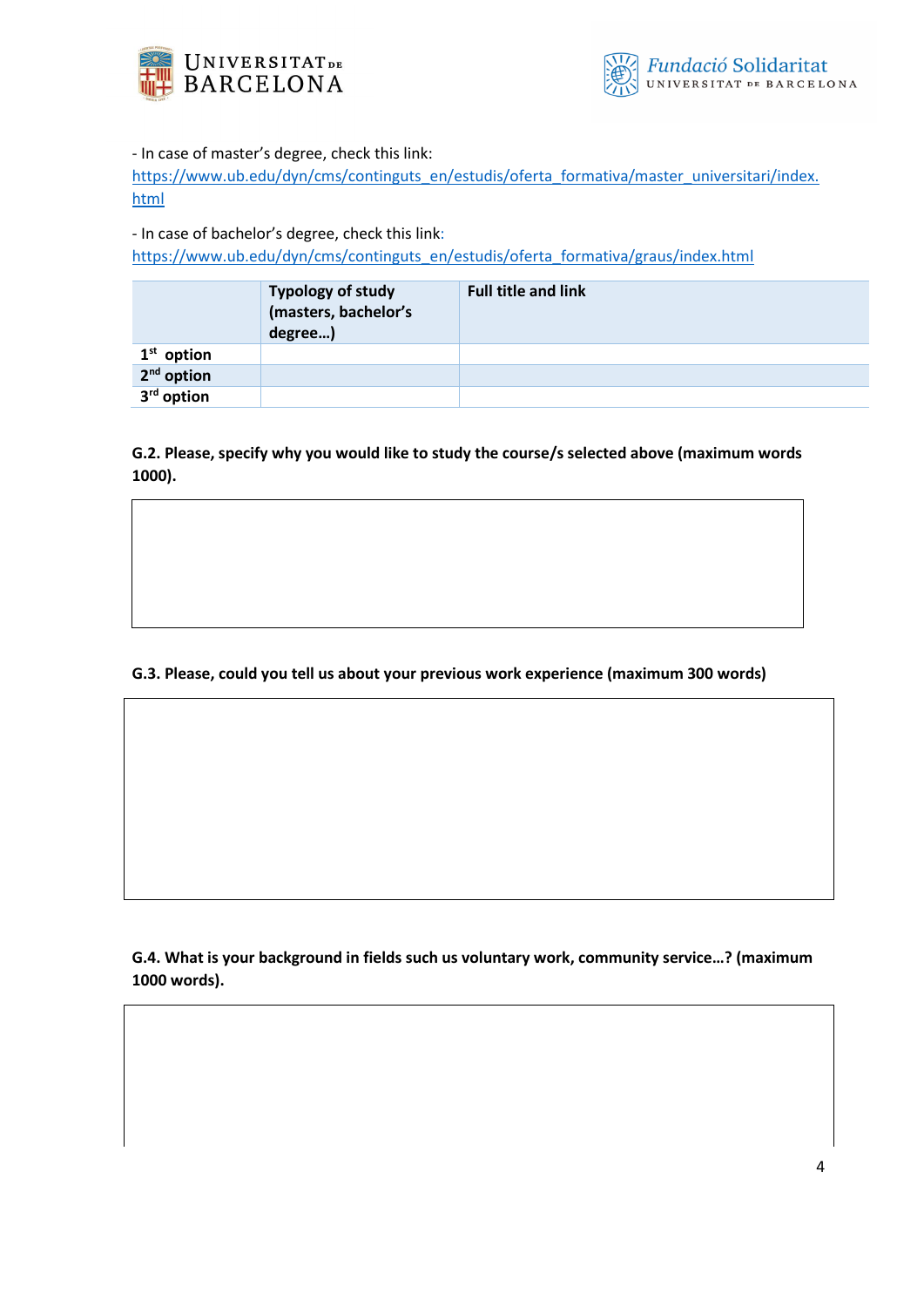



**G.5. If you could combine your studies with work or volunteer activities, what would be your field of action and what kind of activities would you like to participate in? Please write this in 300 words at the most.**

**H.1.** Are you applying for other grants for the same period (academic year 2021-2022 or 2022- 2023)?

☐**Yes** ☐**No**

**Place:\_\_\_\_\_\_\_\_\_\_\_\_\_\_\_\_\_\_\_\_\_\_\_\_\_\_\_\_\_\_**

**Date:\_\_\_\_\_\_/\_\_\_\_\_\_/2022**

**Name and surname: \_\_\_\_\_\_\_\_\_\_\_\_\_\_\_\_\_\_\_\_\_\_\_\_\_**

**Signature:\_\_\_\_\_\_\_\_\_\_\_\_\_\_\_\_\_\_\_\_\_\_\_\_\_\_\_\_\_\_\_** 

### **DECLARATION**

 $\Box$  I declare that the information provided by me on this form is true and correct.

 $\Box$  I have read and I accept the Terms for grants for the fourth edition of the Transition course to university studies [\(http://www.solidaritat.ub.edu/terms-for-grants-2019-ub-transitional-course/\)](http://www.solidaritat.ub.edu/terms-for-grants-2019-ub-transitional-course/).

 $\Box$  I have read and understood the Data protection information (below) and I hereby agree and consent to the use, processing, and transfer of my personal data in accordance with its terms.

 $\Box$  I have checked and completed the checklist (below).